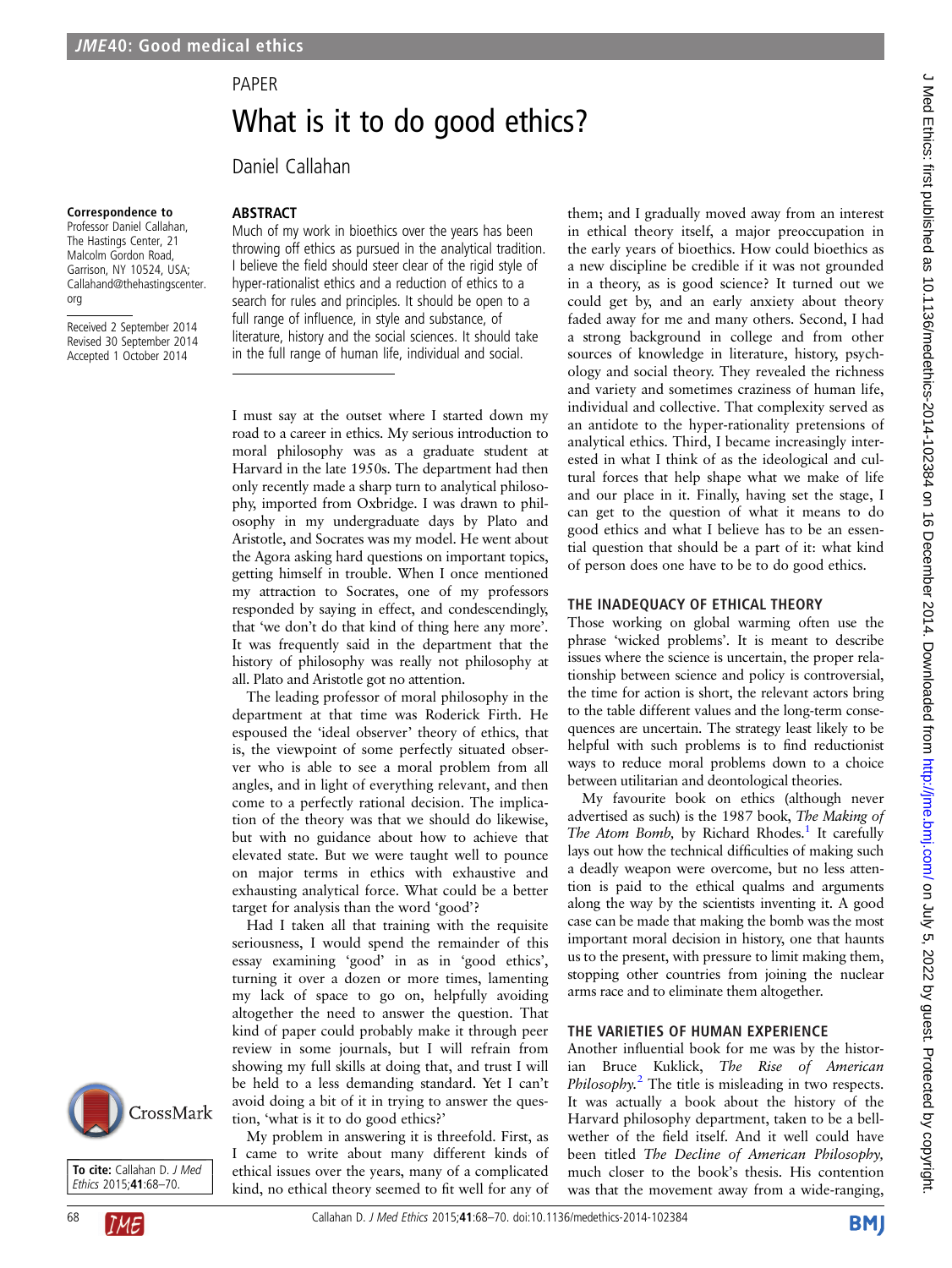intellectually rich and adventurous field in the late 19th century to a narrowly arid and professional one by the mid-20th century was a loss all around. Those early years marked the separation of philosophy from its earlier association with psychology, to become a stand-alone discipline.

William James, a towering figure in those years, continued to straddle both of those fields. But he was also joined by some illustrious colleagues, including Charles Sanders Peirce, Josiah Royce and George Santayana. All of them were to be distinguished by two differences from those who came after them as the field changed. One of them was their comfort in exploring every facet of human life, literature, history and religion most notably; they observed no disciplinary boundaries. The other was that they wrote for the educated public, not for their peers or professionals in the field. They remain for me my models, and it is easy to include Socrates in their company (even if Plato did the writing). As it happened as well in the early 1980s psychology was rediscovering the role of the emotions in human consciousness. My wife, a psychologist, wrote a book on that topic, The Role of Reason and Emotion in Moral Decision *Making.*<sup>[3](#page-2-0)</sup> It was stimulated, in part, also by many conferences at the Hastings Center, where she heard many philosophers treating the emotions as dangerous obstacles to reason, not their partner as psychologists were discovering—and both forgetting that Aristotle came to that conclusion long ago.

Those characteristics resonated for me. My interests in the full range of the humanities and social sciences, together with my desire to reach an audience beyond the academy, inoculated me against (to use a phrase whose provenance I can't recall), the notion of reason as a 'a well-lighted, clean room'. A lot of the worst people in history, take your pick, were horribly and efficiently rational in pursuing their goals. As someone once commented on a notorious dictator, 'no one said he was stupid, but that he was cruel and murderous.' People like that just start from wrong premises, or distortions of good ones. Unfortunately, ethics has never been good in helping us to find first principles or solid insights about how to find a good insight. All proposed starting points seem to invite an infinite regress of justification.

As individuals, we are complex, with reason and emotion closely intertwined; and often with conflicted emotions, alleged rational decisions usually open to challenges by other rational judgements. We can also have intuitions of unknown psychic origins, sometimes solid, sometimes faulty—and yet sometimes full of insight. The humanities are rich sources of insight, revealing our personality differences, and helping us to distinguish between self-deception and good moral judgement. As social creatures, the social sciences, history and literature inform us how to understand our life with others, how they shape us and we shape them, how people in anonymous crowds or different social groups can be led to do good or bad things.

One of the worse debates of late among philosophers, I believe, has been on how to create more moral people, by scientific or other means. In the 1970s, there was a short-lived debate on the proposal by a prominent psychologist about the need to invent a pill that would eliminate human violence. Apart from the fact that no one could even imagine how to create such a pill, the main obstacle was in trying to find a bright line between the violence that might be valuable in acceptable self-defence and unacceptable aggressiveness and violence, and to engineer one and not the other. Much of what is bad about human behaviour is intertwined with what is good. Effective and praised politicians have often been bad or indifferent fathers or unfaithful spouses. Otherwise peace-loving people can be caught up in harmful social movements. Not all Nazi soldiers were cold-blood killers and not all who were started out that way; not all Germans sympathised with the Nazis, even if they looked the other way in face of atrocities or out of fear of harm if they spoke out against them. But the philosophical exchange on moral enhancement has not so far as I know made use of literature and history to better understand human nature. The debate comes across as narrow and flat.

## THE IMPACT OF CULTURE, IDEOLOGY AND CLASS

It did not take me many years working with bioethicists, whatever their discipline, to discern how the positions they took on controverted issues reflected in disturbing ways the effects of their culture and ideology on their judgements. They were too often predictable in ways that belied their claimed rationality. Alasdair MacIntyre made a good case in Whose Justice? Which Rationality? that we can only make moral judgements from the perspective of our own culture.<sup>[4](#page-2-0)</sup> There is no place to stand to pass judgement from some neutral perspective. There can be no ideal observer. But he avoids the sheer relativism of that approach by arguing that one can argue from within a culture in a critical way and move beyond it if there is the freedom to do so. Not everyone, I have found, tries hard to do that. They remain in lock step with their class, or religion (or rejection of religion), or professional group, or national, ethnic or gender background. And I suppose that might apply me, if I could determine to which tribe I belong.

It is a delicate matter to get out of such traps. It is much harder to turn a critical eye on oneself and one's friends and colleagues than on outsiders. One of the hardest struggles of my career has been to get those in medicine and healthcare to critically examine the concept of medical progress and that of the goals of modern medicine shaped by it. Progress and the technological innovation that goes with it are taken to be selfevident values, to be defended and advanced, at the heart of modern medicine. When an allocation of scarce resources is needed for hard-to-afford healthcare, the standard response is to devise an organisational or managerial response, and for ethical procedures of an impersonal kind to be used in cases of dilemmas of justice. But many of those dilemmas arise because of expensive new technologies. One thing modern medicine is very good at is its ability to keep elderly sick people expensively alive for a longer and longer time, while not extending health so much as extending disability and the process of dying.

I believe the real trouble arises because of a progress-driven and technology-driven model of medicine that is its basic or core value. Everything else can be challenged, but not that. There is no such thing as enough medical progress or technological innovation; just more and more is wanted, by the public, by doctors, by medical researchers and of course by all the industries selling those devices and drugs that make the intensive care unit (ICU) such a temple of progress. Is this what medicine ought to be all about?

The time has come, and really long past, when the goals of medicine—and not just the means to make its progress-driven agenda work more fairly and efficiently—need to be examined. The idea that research on nuclear weapons, which did after all once win a war, should continue indefinitely to improve their deadliness and efficiency is (at least I hope) no longer an ideal. It was not always that way. Oppenheimer, we should recall, unsuccessfully struggled against hydrogen bomb research to supersede the atom bomb, and lost his government security clearance in great part because of that opposition. But the medical progress research drive knows no limits. A check of major medical data bases on the concept of medical progress turned up little, and I know of nothing written in medical ethics journals. That dearth supports my perception that the need for